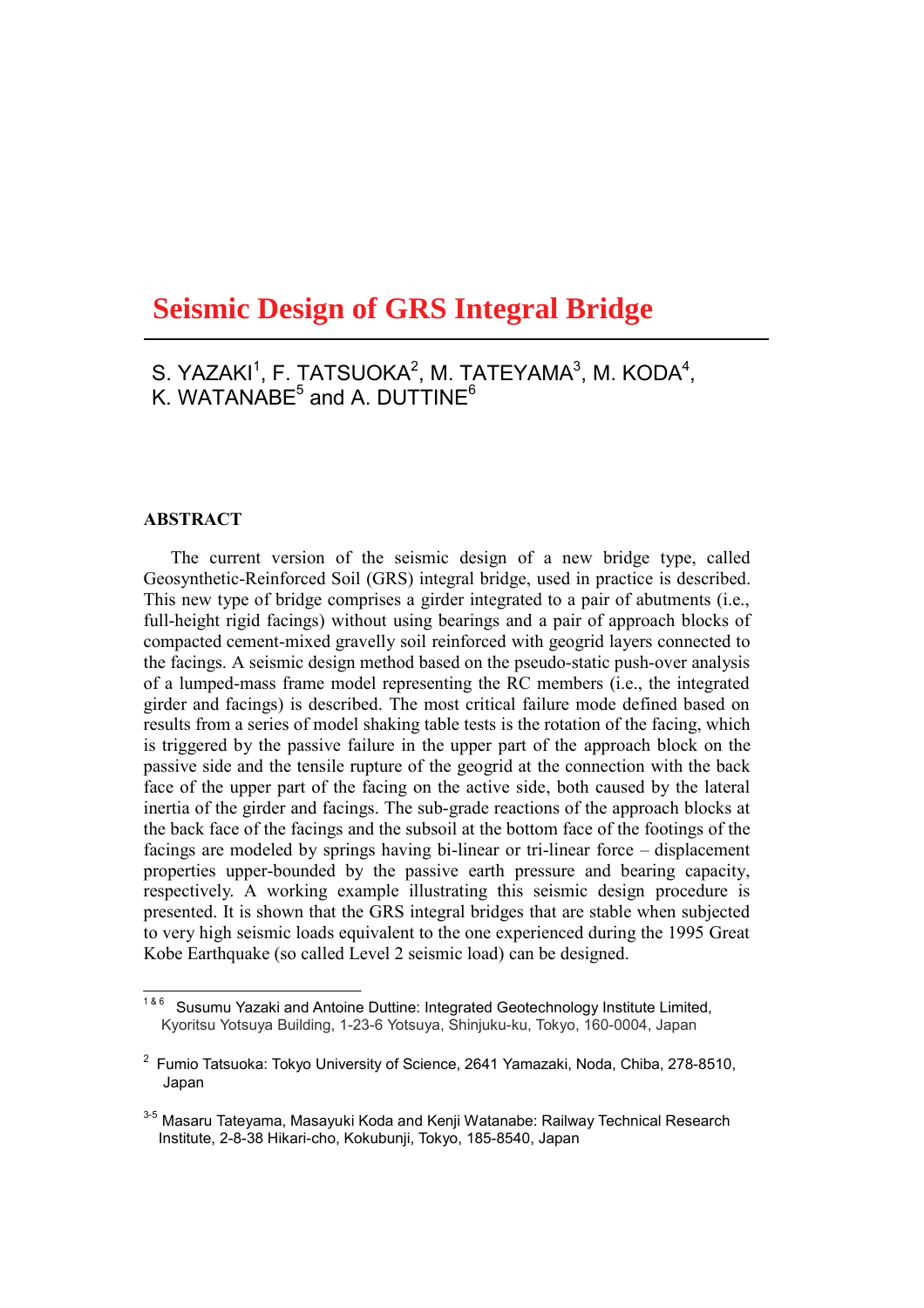## **INTRODUCTION**

The conventional type bridge has a number of inherent problems due to its structural features (i.e., the girder is placed on the top of the abutments via a pair of bearings and the backfill is not reinforced) and its specific construction procedure (i.e., the approach backfill is constructed retained by abutments that have been constructed)  $[1 - 3]$ . To alleviate these problems, other than those due to the use of bearings, a new type bridge abutment described in Fig. 1 was developed. For this type of bridge abutment, a geosynthetic-reinforced soil (GRS) retaining wall not having a full-height rigid (FHR) facing is first constructed. After the deformation of the subsoil and the backfill due to the construction of the GRS wall, a FHR facing is constructed in such that it is firmly connected to the geogrid reinforcement layers at the wall face. Finally, the girder is placed on the top of the facing via a bearing (usually a fixed one comprising a pin).



Figure 1. GRS bridge abutment [4, 5]



Figure 2. GRS integral bridge [2-4, 5]

To alleviate several problems due to the use of bearings with the GRS bridge abutment (Fig. 1), the GRS integral bridge (Fig. 2) was developed [2-4, 5]. A continuous girder is integrated without using bearings to the top of a pair of the FHR facings of GRS walls. In the beginning of 2009, a full-scale GRS bridge model (Figs.  $3 \& 4$ ) was constructed [6]. Koda et al. [7, this conference] reports results of lateral cyclic loading tests simulating annual thermal effects and seismic loading on this full-scale model performed in the beginning of 2012, after having monitored the behaviour of the model for two years. In 2012, the first prototype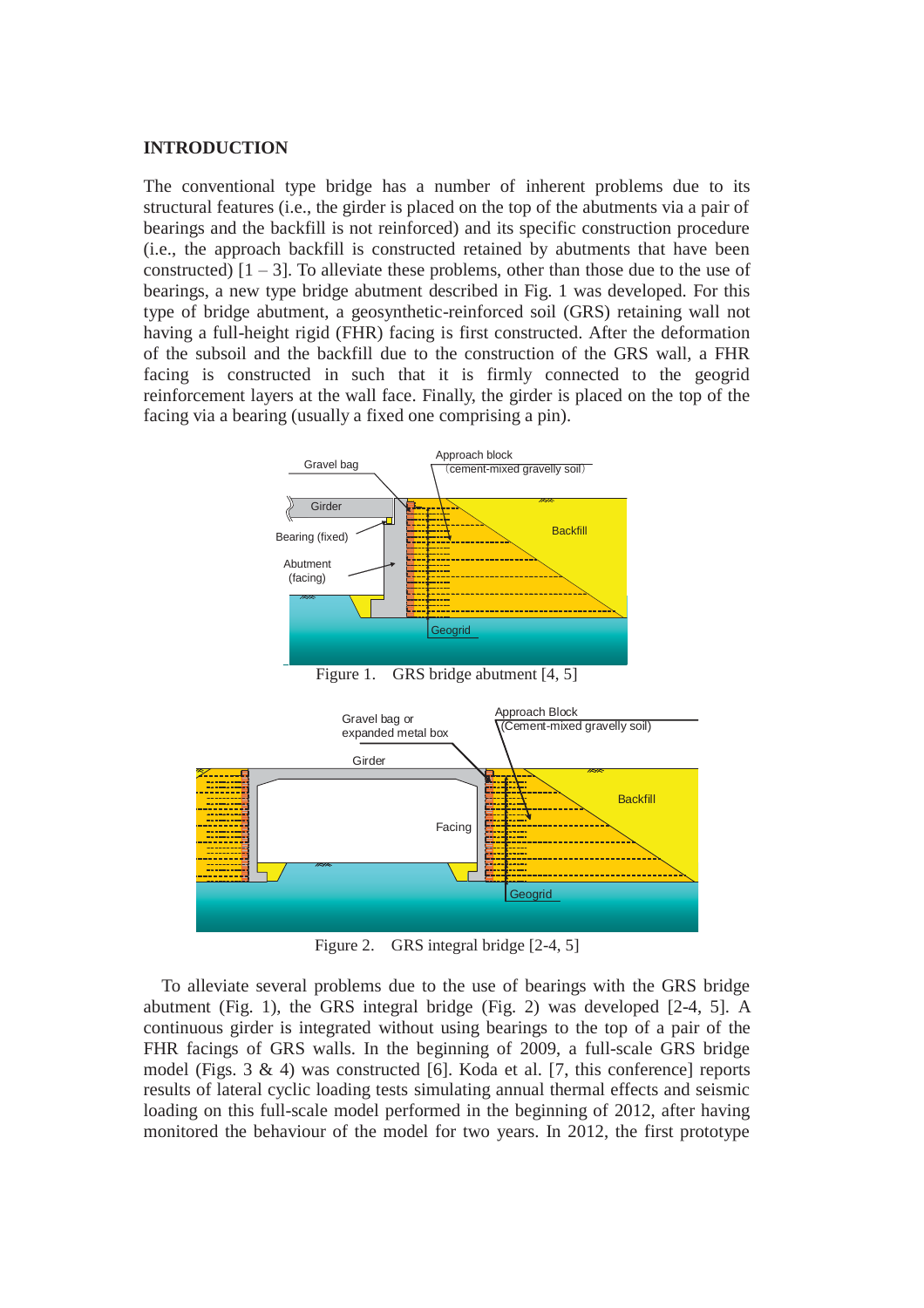GRS integral bridge, for a new high-speed train line called Hokkaido Shinkansen, was completed [8]. Presently (June 2013), three more GRS integral bridges are under construction to restore two bridges and an elevated RC frame structure that fully collapsed by tsunami during the 2011 Great East Japan Earthquake [3, 5, 9]. These four GRS integral bridges were designed referring to the design codes for GRS abutments (Fig. 1) [10, 11]. Based on these experiences, the draft of the seismic design code for GRS integral bridges is currently under preparation.



Figure 3. A full-scale model of GRS integral bridge completed in the beginning of 2009 (this picture was taken during lateral cyclic loading tests in the beginning of 2012).

 In this paper, the current version of the seismic design, by which the four prototype GRS integral bridges were designed, is described. As a working example, the seismic design of the full-scale model (Fig. 3) is presented. The stability of the bridge against seismic loads activated in the bridge axial (longitudinal) direction, which is more critical in ordinary cases, is examined. The stability in the transversal direction, which becomes more important as the ratio of the girder length to the girder width increases, will be reported elsewhere.

## **SEISMIC DESIGN METHODOLOGY**

#### **Basic concept**

Fig. 4 summarizes the components of load and resistance taken into account and the damage and failure modes examined in the current version of the seismic design of GRS integral bridges in the case where lateral seismic loads are activated in the longitudinal bridge axis direction. It is naturally assumed that the seismic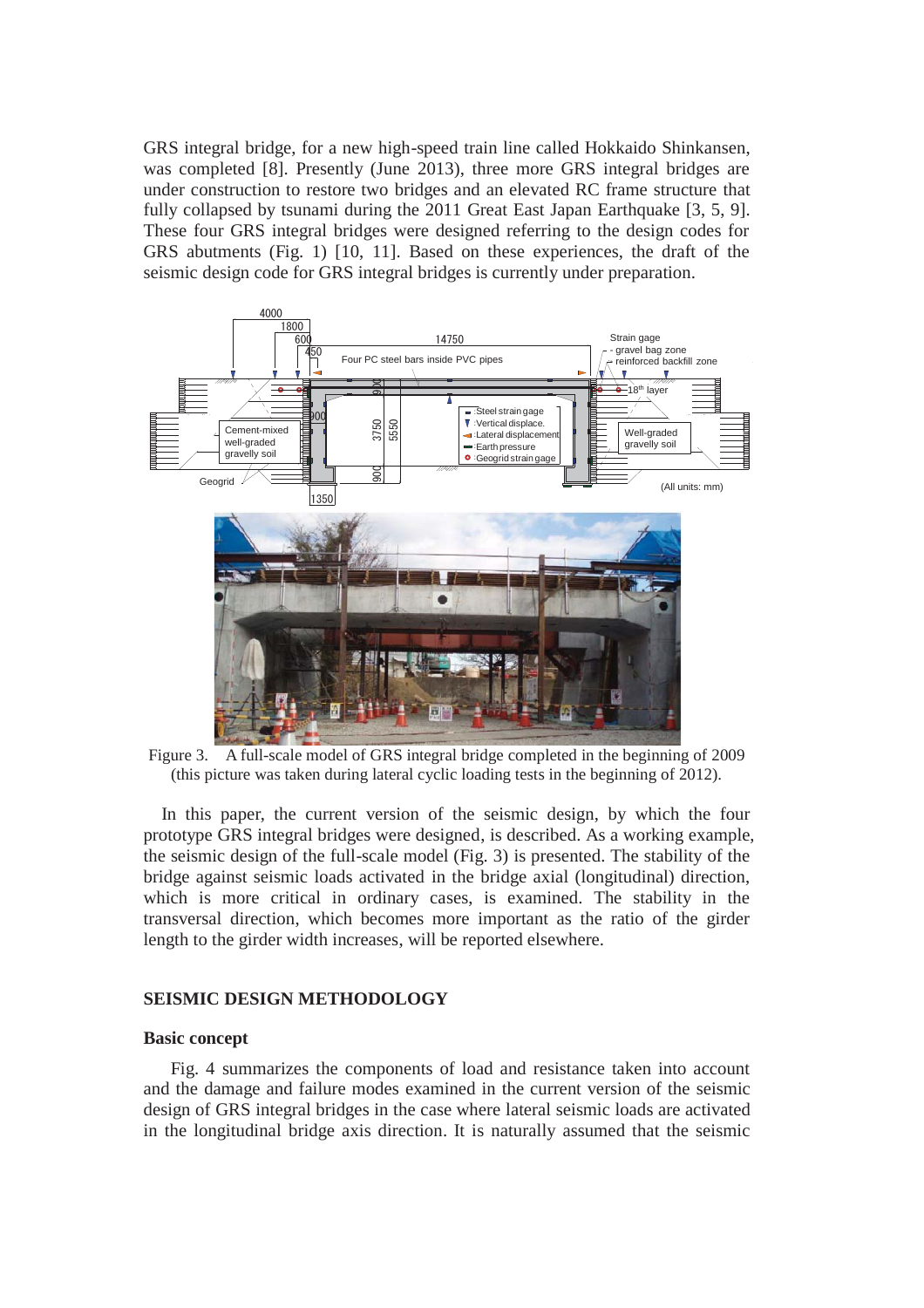response of the RC members (i.e., the girder and facings) is larger than that of a pair of approach blocks comprising compacted cement-mixed gravelly soil on both sides, while the seismic response of the backfill in back of the approach block on the active side is larger than the approach blocks. Then, the seismic load components to be taken into account are as follows:

- 1) The inertia of the RC members, which is transmitted to the approach block on the passive side mainly via lateral compression loads (i.e., the passive earth pressure) and to the approach block on the active side mainly via tensile forces in the geogrid at the connection to the facing.
- 2) The inertia of the approach block on the active side together with the back-side backfill overlying this approach block, which is applied to the approach block on the active side.
- 3) The seismic active earth pressure activated to the virtual vertical wall face in back of the approach block on the active side.

In laboratory model shaking table tests [1], the inertia of the RC members is resisted by the approach fills on both sides and the most critical failure/collapse mode is the rotation of the facing that is triggered by the passive failure in the upper part of the approach block on the passive side caused by the lateral inertia of the girder and facings. Unlike the laboratory model tests, in which the approach fills were air-dried Toyoura sand, in the case analyzed in this paper, the approach fills are compacted cement-mixed gravelly soil (called the approach blocks), which are much more stable than the approach fills in the laboratory model tests. It is considered that, in this case, the rotation of the facing is triggered also by the tensile rupture of the geogrid at the connection at the back face of the upper part of the facing on the active side and/or shear failure inside the approach block on the active side. A large rotation of the facing eventually results in the collapse of the bridge with a significant decrease in the distance between the footings of the facings on both sides. This mode is due to large active pushing out of the footing on the passive side associated with the tensile rupture of the geogrid at the connection to the lower part of the facing. When the RC members are not strong enough, they may be seriously damaged during this process. In the design, it is examined whether the RC members and approach blocks can maintain their stability under such loading conditions as above.



Figure 4. Load  $&$  resistance components and damage  $&$  failure modes in the seismic design of GRS integral bridge.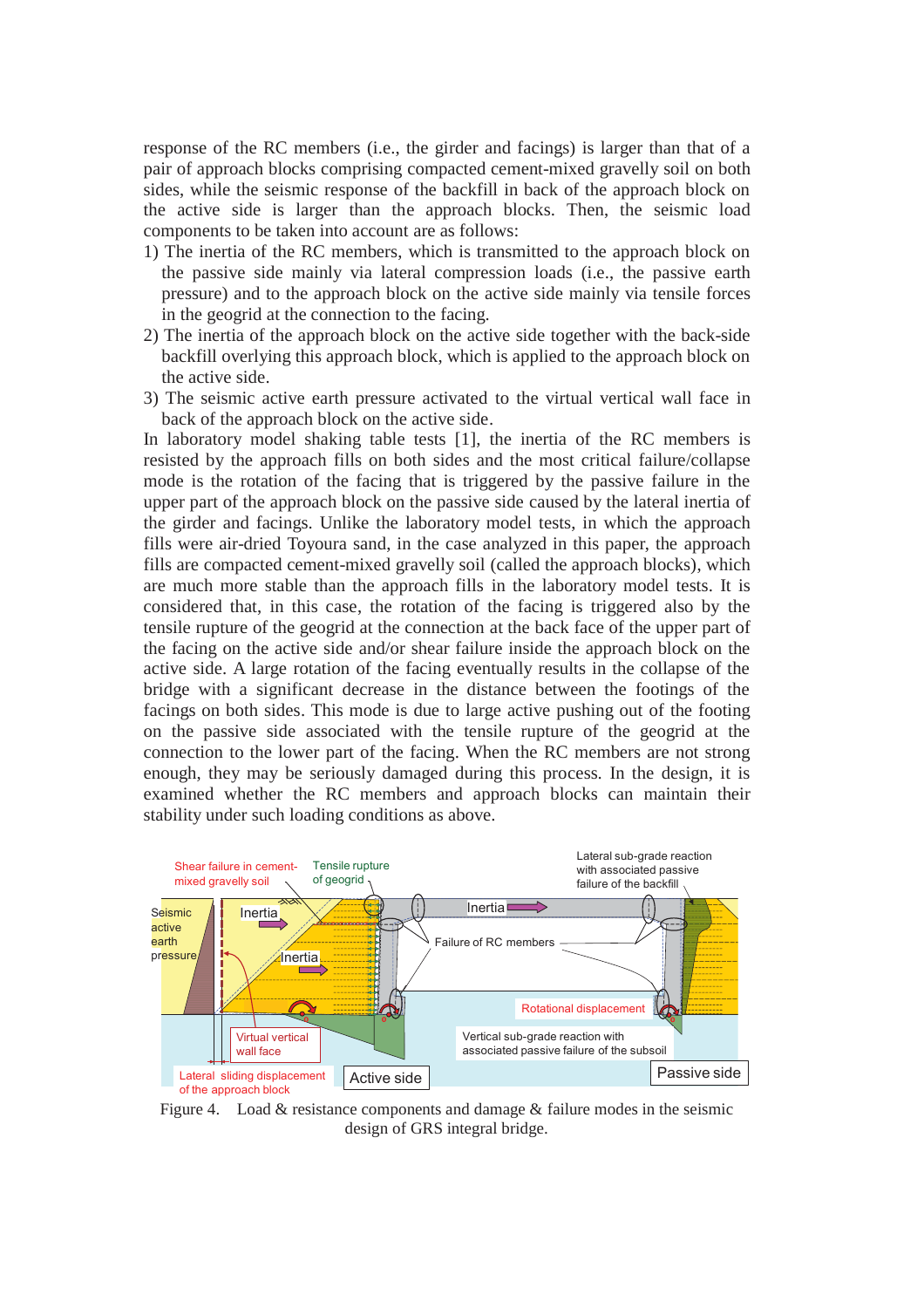It is assumed that the horizontal seismic coefficient, *k*h, used to obtain the inertial of the RC members in the pseudo-static stability analysis is equal to the peak horizontal acceleration on the ground surface,  $\alpha_{\text{max}}$ , divided by g (the gravitational acceleration) (i.e.,  $k_h = \alpha_{\text{max}}/g$ ). It is considered that this approximation is reasonable as a whole for the following reasons. Firstly, this approximation is conservative in that, in actuality, the peak acceleration is activated temporarily one time, not as assumed in the pseudo-static stability analysis. Secondly, this approximation is un-conservative in that, in actuality, the ratio of the response acceleration at the girder to the acceleration on the ground surface, *M*, is larger than unity, unlike this approximation. It is considered, however, that the value of *M* during severe earthquakes would not become considerably higher than unity. This is because, in the results of shaking table tests [1, 12], the *M* value was only around 1.4 even when failure started at the resonance state. This was due to the following mechanisms, all due to a very high structural integrity of GRS integral bridges:

- 㻝㻕 The initial *M* value when the input acceleration is low is controlled by the initial value of the natural frequency  $(f_0)$  of a given GRS integral bridge relative to the predominant frequency of a given design seismic load (*f*i). The largest *M* value is obtained at the resonance when the ratio,  $f_i/f_0$ , is slightly lower than the unity. The vibration test of the full-scale GRS integral bridge model showed the initial value of  $f_0$  is 21.7 Hz [14], which is much larger than *f*i values of strong seismic motions, around 1- 2 Hz. Therefore, the initial value of  $f_i/f_0$  is substantially smaller than unity, which results in a very low initial value of *M*, close to unity.
- 1) With an increase in the seismic load, the stiffness of the bridge decreases, therefore,  $f_0$  decreases. As the decreasing rate of  $f_0$  during seismic loading is substantially lower than the conventional type bridges and not large, the ratio  $f_i/f_0$  could be kept to be much lower than unity maintaining the dynamic behaviour of the bridge far remote from the resonance state.
- 2) As a good contact between the facings and the approach blocks and subsoil is maintained, the capacity of dissipating the dynamic energy of the RC members (in particular, that of the girder) to the approach blocks and the subsoil is kept very high. Therefore, the damping ratio of the bridge as a lumped mass is very high.

The interaction (i.e., changes in the forces activated at the boundary between a given structure and the surrounding soil mass) by seismic loads is insignificant with such under-ground structures as tunnels. On the other hand, the interaction is significant with shallow foundations for a massive superstructure extruding above the ground surface (such as shallow foundations for piers of a bridge). It is assumed that the interaction between the RC members of GRS integral bridge and the approach blocks and subsoil is similar as the latter case, that is, the inertial of the RC members obtained by the  $k<sub>h</sub>$  value defined above is fully supported by changes in the forces activated at the boundary between the RC members and the approach blocks and subsoil. This is a very conservative approximation for the evaluation of these boundary forces. The same conservative approximation was adopted in lateral cyclic loading tests simulating seismic loading on the full-scale model (Fig. 3; [7]).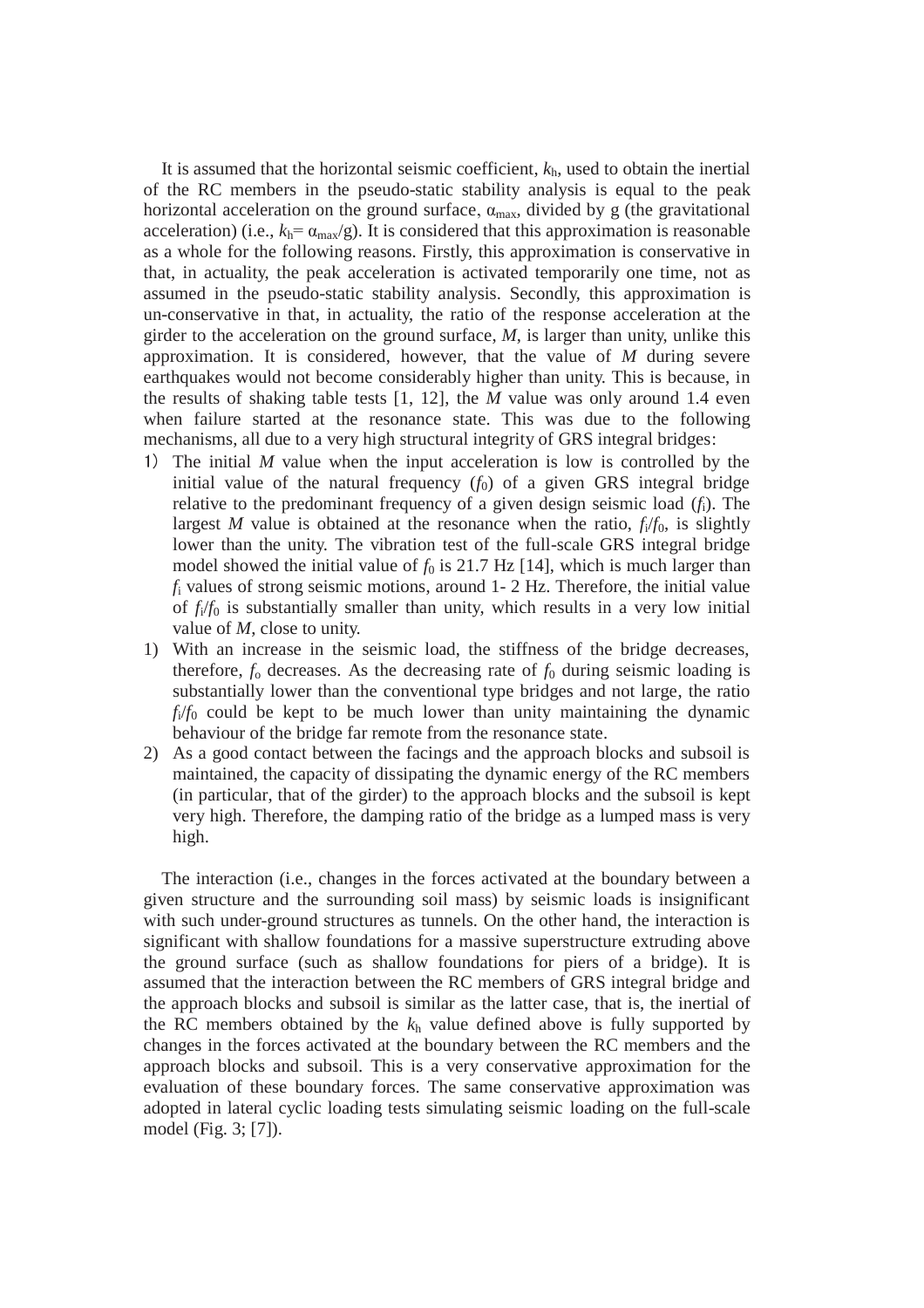The stability of GRS integral bridge is controlled by the dimensions of the major structural components (i.e., the girder, facing and approach blocks) and their properties: i.e., the strength and stiffness of: 1) the girder and facings; 2) the geogrid reinforcement at and around the connections to the facing and the geogrid in the pull-out mode; 3) the approach blocks in the active and passive modes; 4) the stability of the backfill in back of the approach blocks; and 5) the subsoil. Taking into account these factors listed above, the response of the GRS integral bridge when subjected to the seismic loads (explained above) is evaluated by the following two steps of analysis assuming different conditions with respect to deformations and displacements of the approach blocks relative to the subsoil, as follows:

Analysis I: Evaluation of forces in the RC members and boundary forces by not considering deformation of the approach blocks and their displacements relative to the subsoil: It is assumed that the approach blocks are internally and externally very stable under specified seismic loading conditions explained above, exhibiting no internal failure and no displacements relative to the subsoil. The following responses and possible associated damage/failure of the RC members and the subsoil supporting the footings of the facings are examined:

- (1) Vertical sub-grade reaction at the base of the footings of the facings on the active and passive sides, which is upper-bounded by the bearing capacity of the subsoil.
- (2) Lateral sub-grade reaction at the interface between the facing and the approach blocks on both sides (in particular at the upper part of the passive side facing), which is upper-bound by the passive yield strength (i.e., the allowable passive earth pressure).
- (3) Geogrid tensile forces at the connections on the back of the facing of the approach blocks on both sides (in particular at the upper part of the active side facing), which is upper-bound by the tensile rupture strength of the geogrid.
- (4) Internal forces in the RC members to examine whether large-scale yielding that seriously damage them takes place.

These items are evaluated by a pseudo-static pushover analysis of the lumped mass frame model illustrated in Fig. 5. When the lateral load at the back of the facing is in compression, the springs representing the lateral sub-grade reaction of the approach block work, while the lateral load is in tension, the springs representing the geogrid properties at the connection work.

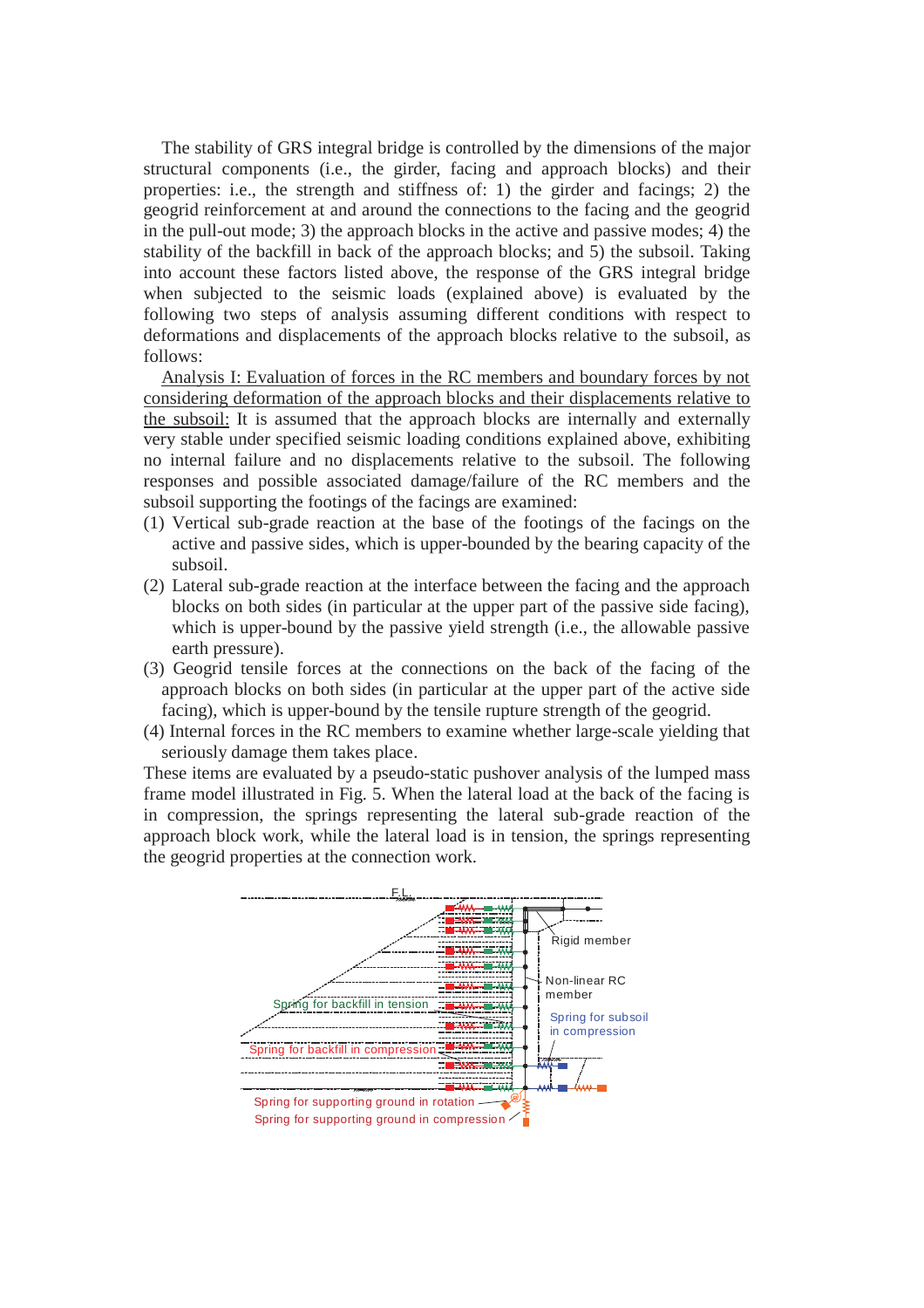Figure 5. Two-dimensional lumped-mass frame model of the active and passive sides of GRS integral bridge for quasi-static non-linear analysis (analysis  $\overline{D}$ )

Analysis II: Evaluation of the deformation of the actove side approach block and its displacements relative to the subsoil: As more realistic analysis, it is considered that the approach block on the active side exhibits internal deformation and relative displacements under specified seismic loading conditions. To evaluate the internal and external stability of the approach block, the same design horizontal seismic coefficient  $k<sub>h</sub>$  as the one applied to the RC members in analysis I is applied to the approach block on the active side and the over-lying backfill. As a conservative approximation, the tensile forces at the back of the facing on the active side evaluated by analysis I are also used in analysis II. The following responses and possible associated damage/failure of the approach blocks are evaluated and examined:

- (5) Vertical sub-grade reactions at the base of the approach block on the active side, which is upper-bounded by the bearing capacity of the supporting ground.
- (6) Lateral sliding of the approach block on the active side along the interface with the subsoil. The model depicted in Fig. 6 is used to examine terms (5) and (6).
- (7) Internal forces in the approach blocks to examine whether the internal failure takes place in the approach blocks on the active side. The model depicted in Fig. 7 is used to examine whether sliding takes place along the horizontal plane inside the approach block exhibiting the minimum safety factor.



Figure 6. Evaluation of the external stability of the approach block on the active side (analysis II)

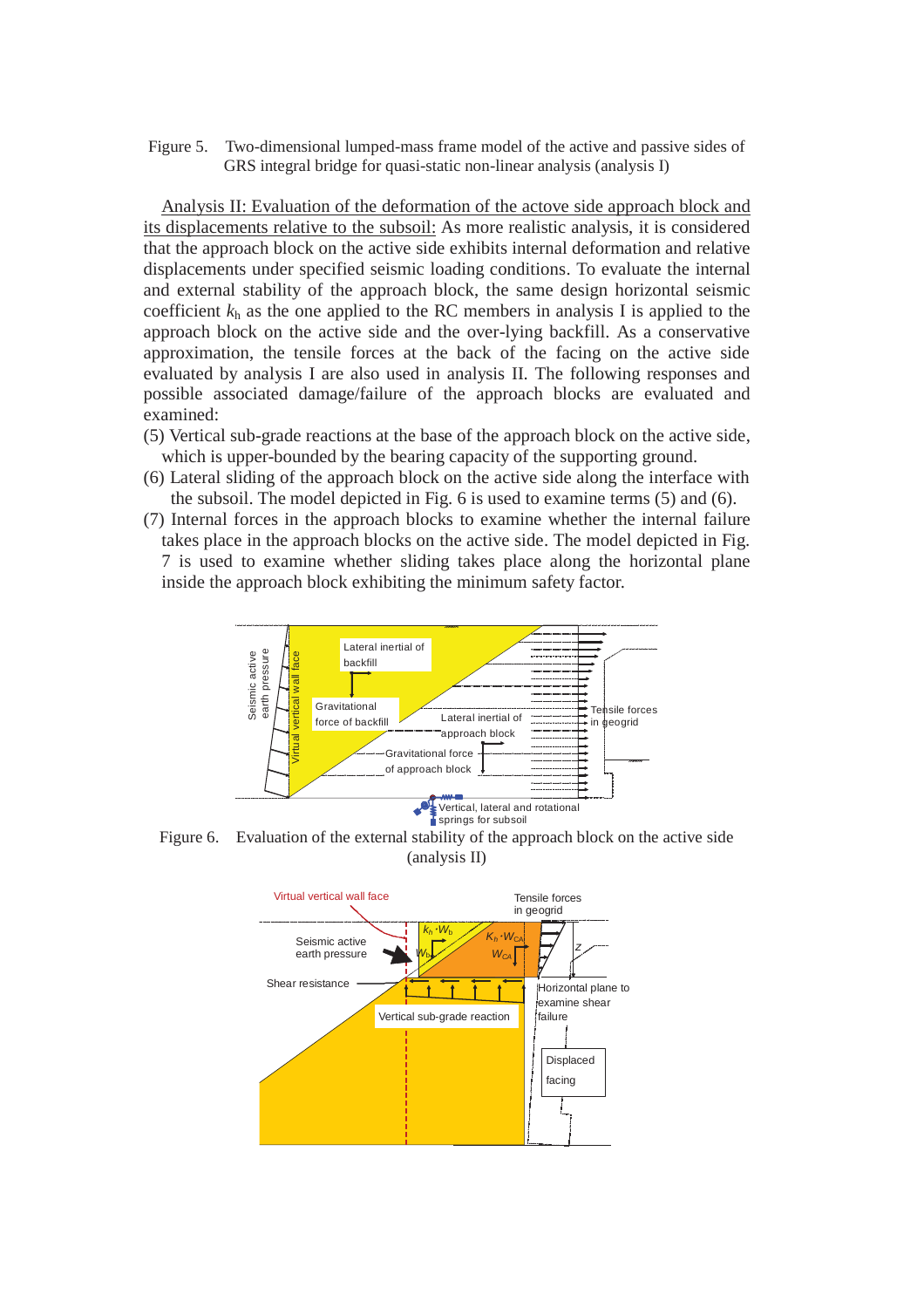Figure 7. Evaluation of the internal stability of the approach block on the active side (analysis II)

# **WORKING EXAMPLE**

The dimensions of the full-scale model (Fig. 3) were determined referring to the ordinary RC frame structure for an elevated railway. In this section, the seismic design procedure of a GRS integral bridge is described by showing the design of the GRS integral bridge presented in Fig. 8, which is very similar to the full-scale model presented in Fig. 5.



Figure 8. GRS integral bridge designed in this study (width= 3.0 m)

## **Design conditions**

- 1) General structure (Fig. 8)
	- a) RC members (i.e., a girder and a pair of FHR facing): Unlike the full-scale model (Fig. 3), the approach blocks on both sides comprise compacted cement-mixed well-graded gravelly soil.
	- b) Geogrid reinforcement: The basic length of the geogrid that reinforces the backfill of the approach blocks is equal to 2.0 m, determined following the specification of geosynthetic-reinforced soil retaining walls having FHR facing [1, 11] that "*the minimum length is the larger one of 35 % of the wall height, which is equal to 5.55 m*  $\times$  *0.35 = 1.94 m in this case, and 1.5 m*<sup>"</sup>. Also following the same specification, the vertical spacing of geogrid layers was determined to be 30 cm. For satisfactory monolithic behavior of the approach block, one of every there layers was made long enough to reach the back end of the approach block. Several other assumed key properties of the geogrid are listed in Table 1. The tensile stiffness of geogrid, often called the spring constant, is the value for a geogrid specimen with a length of 40 cm, which is equal to the width of gravel bags between the facing and the approach block of cement-mixed GS in the present case. The stiffness value when placed in air is due solely to the stiffness of geogrid, while the value when placed in the gravel bag zone was then one measured by lateral pull-out tests of the geogrid performed at the first prototype GRS bridge abutment (Fig. 1) constructed at Takada for Kyushu Sinkansen [10].

Table 1 Design properties of the geogrid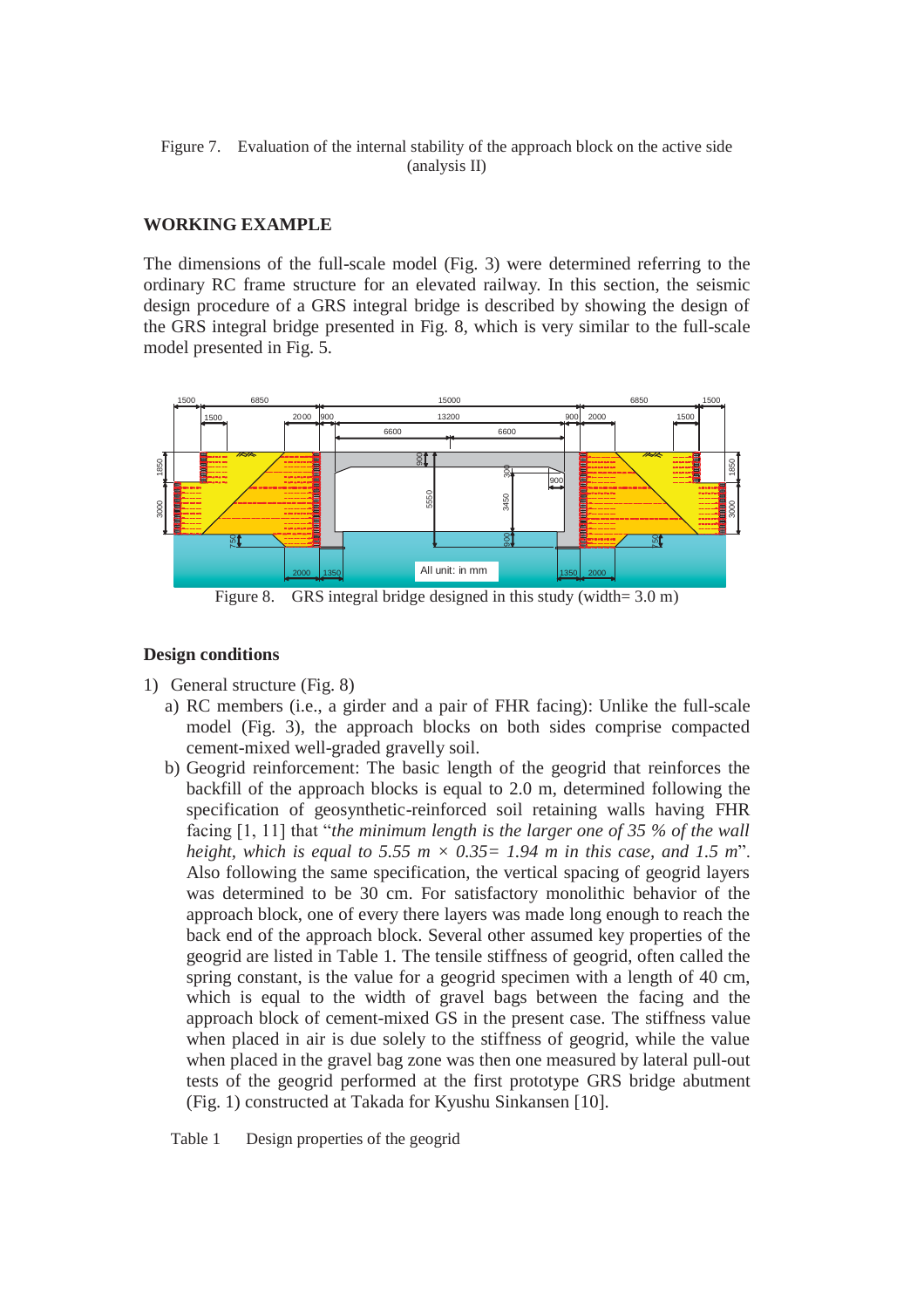| Material                  | Tensile rupture<br>strength (kN/m) |        | Tensile stiffness for a length of 40 cm<br>$(kN/m/m)$ when placed: |  |
|---------------------------|------------------------------------|--------|--------------------------------------------------------------------|--|
|                           |                                    | In air | In the gravel bag zone                                             |  |
| Polyvinyl alcohol (PVA)   |                                    |        |                                                                    |  |
| fibre covered with        | 59                                 | 490    | 2.450                                                              |  |
| polyvinyl chloride (PVC). |                                    |        |                                                                    |  |

c) Subsoil and backfill: The assumed subsoil is a stable sandy soil deposit exhibiting a blow count by the standard penetration test equal to, or more than, 50, having the properties listed in Table 2. The assumed backfill has well-graded gravelly soil having the properties listed in Table 3.

|                                   | <b>T</b> and $\angle$ | Design properties of the supporting ground     |                                    |                                               |
|-----------------------------------|-----------------------|------------------------------------------------|------------------------------------|-----------------------------------------------|
| Soil type                         | <b>SPT</b><br>N value | Total unit weight,<br>$v$ (kN/m <sup>3</sup> ) | Friction angle,<br>(0)<br>$\omega$ | Cohesion intercept, c<br>(kN/m <sup>2</sup> ) |
| Sandv<br>gravel<br>including clay | $\geq$ 50             |                                                | 43                                 |                                               |

Table 2 Design properties of the supporting ground

| Table 3 |  | Design properties of the backfill |  |  |
|---------|--|-----------------------------------|--|--|
|---------|--|-----------------------------------|--|--|

| $\sim$ $\sim$ $\sim$ $\sim$<br>$\sim$ which properties of the other in $\sim$ |                    |                        |                      |
|-------------------------------------------------------------------------------|--------------------|------------------------|----------------------|
| Soil type                                                                     | Total unit weight, | Residual               | Peak angle.          |
|                                                                               | (kN/m <sup>3</sup> | angle, $\varphi_{res}$ | $\phi_{\text{peak}}$ |
| (Soil type 1): Well-graded gravelly soil                                      |                    | $40^{\circ}$           | $55^{\circ}$         |
|                                                                               |                    |                        |                      |

d) Cement-mixed gravelly soil: The design properties of the original gravelly soil are the same as the ones listed in Table 3 and those of compacted cement-mixed gravelly soil are listed in Table 4.

| $1401C +$                          | Design properties or centent-mixed graverly<br>5011                                                                                                                              |                                                                                                                                                           |  |  |
|------------------------------------|----------------------------------------------------------------------------------------------------------------------------------------------------------------------------------|-----------------------------------------------------------------------------------------------------------------------------------------------------------|--|--|
| Item                               | Design value                                                                                                                                                                     | <b>Note</b>                                                                                                                                               |  |  |
| Unit weight                        | $v = 20$ kN/m <sup>3</sup>                                                                                                                                                       |                                                                                                                                                           |  |  |
| Unconfined compression<br>strength | $q_{\rm u}$ = 2.0 MPa                                                                                                                                                            |                                                                                                                                                           |  |  |
| Tensile strength                   | $\sigma_c = \frac{q_u}{10} = 0.2$ MPa                                                                                                                                            |                                                                                                                                                           |  |  |
| <b>Stiffness</b>                   | $E_{50} = 200 q_u = 400$ MPa                                                                                                                                                     |                                                                                                                                                           |  |  |
| Peak strength<br>parameters        | $c = 315$ kN/m <sup>2</sup> , $\varphi_{\text{peak}} = 55^{\circ}$<br>$\left(c = \frac{q(\sqrt{1-\sin\phi_{\rm peak}})}{2\cos\phi_{\rm peak}}\right) = 315 \text{kN/m}^2\right)$ | $\varphi_{\text{peak}}$ is the value of the original<br>well-graded gravelly soil.<br>Cohesion intercept c is due to<br>bond strength of cement           |  |  |
| Residual strength<br>parameters    | $c = 0$ kN/m <sup>2</sup> , $\varphi_{\text{res}} = 40^{\circ}$                                                                                                                  | $\varphi_{\text{res}}$ is the value of the original<br>well-graded gravelly soil.<br>$c = 0$ due to severe damage to<br>bonding at the residual condition |  |  |

Table 4 Design properties of cement-mixed gravelly soil

## 2) Seismic design procedure

The terms to be examined in the seismic design are listed in Table 5. In the following, analysis I of these items using the model illustrated in Fig. 5 is described.

| 100 IV J<br>home to examine for bending aborging |                       |                                                                                                                  |  |  |
|--------------------------------------------------|-----------------------|------------------------------------------------------------------------------------------------------------------|--|--|
| Mode                                             | Structural member     | Item to be examined                                                                                              |  |  |
| Overall stability                                | Footing of the facing | Rotational and lateral displacements at the interface<br>with the subsoil due to the bearing capacity failure of |  |  |
|                                                  | Approach block        | the subsoil                                                                                                      |  |  |

Table 5 Items to examine for seismic design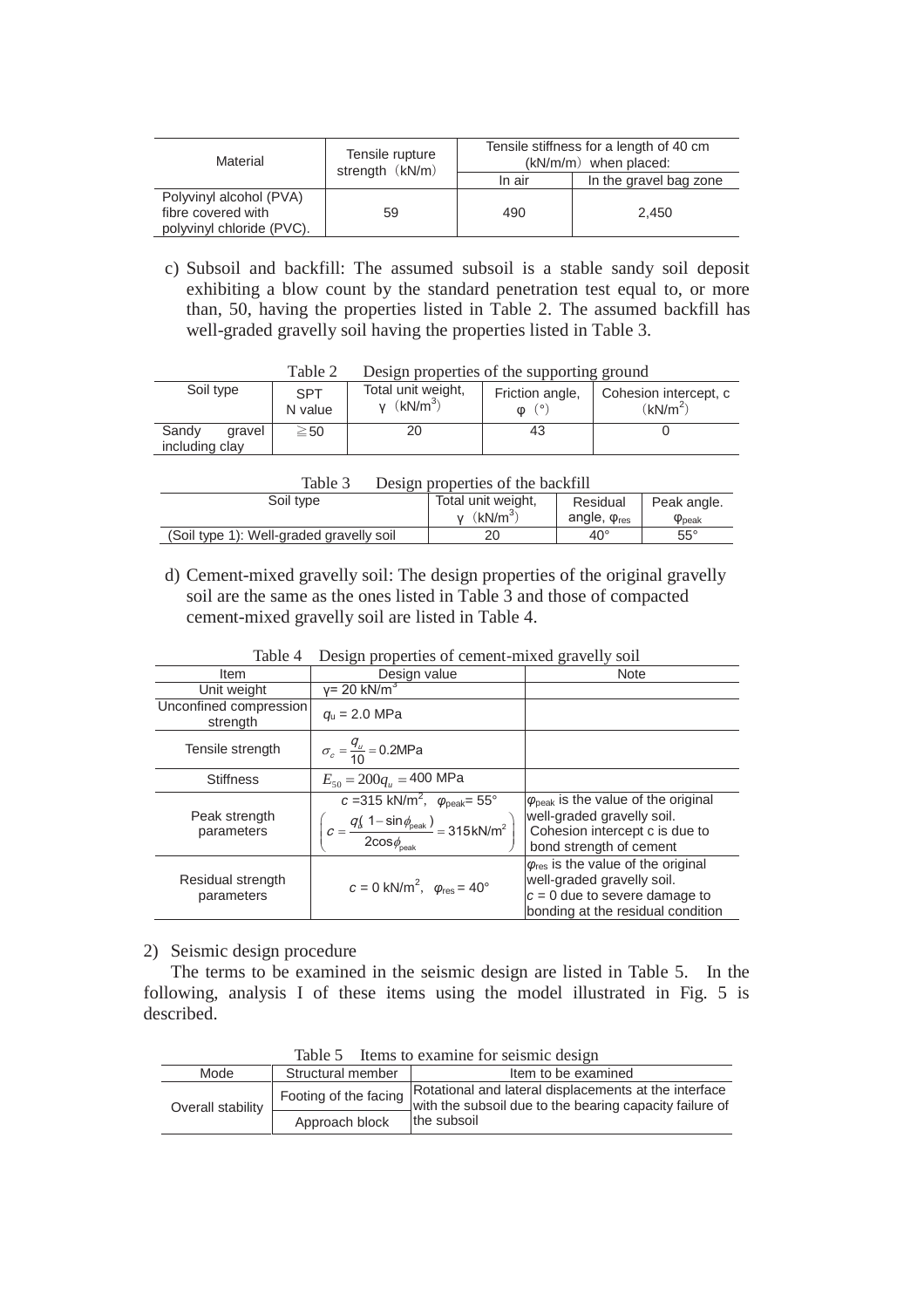| Damage/failure | RC members     | Yielding in the bending mode and the associated<br>lamount of curvature and flexural deformation |  |
|----------------|----------------|--------------------------------------------------------------------------------------------------|--|
|                | Geogrid        | Tensile rupture determined by comparing developed<br>tensile strains with the value at rupture   |  |
|                | Approach block | Yielding in the modes of bending, shear and<br>compression                                       |  |

## 3) Analysis model

The behaviour of a lumped-mass frame model discretized into 57 nodes and 56 elements (Figs. 9a  $\&$  b) of the RC members (i.e., the girder and facings) was analysed. The hunch section at the girder/facing connection on each side was modelled as a rigid element. The other elements exhibit tetra-linear force-deformation properties as seen from Fig. 14 (shown later).



Figure 9. Lumped-mass frame models for the RC members on: a) the active side; and b) the passive side.

The vertical, horizontal and rotational subgrade reactions at the boundary between the RC members and the approach blocks or subsoil were modelled by springs as shown in Fig. 10. The force – displacement properties of the springs are explained in Table 6. The tensile resistance of the geogrid at the back face of the facing was represented by a bi-linear model upper-bound by the design rupture strength (Table 1) while exhibiting no resistance against compression.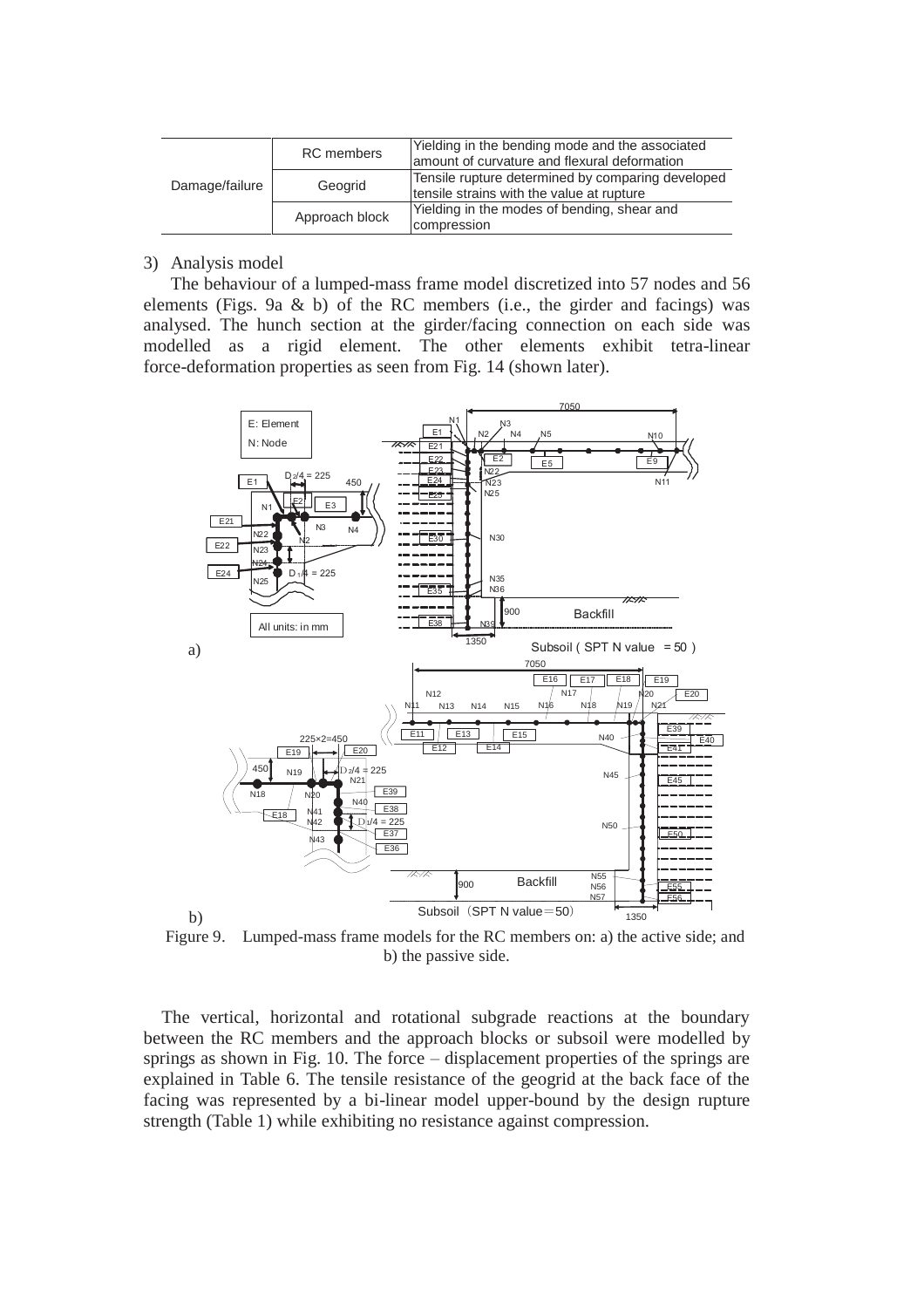| Subgrade type and working direction |            | Non-linearity model | Effective condition          |
|-------------------------------------|------------|---------------------|------------------------------|
| Backfill                            | Horizontal | Bi-linear (linear - | Compression only             |
|                                     |            | perfectly plastic)  |                              |
|                                     | Horizontal | Bi-linear           | Both horizontal directions   |
| Subsoil                             | Vertical   | <b>Bi-linear</b>    | Compression only             |
|                                     | Rotational | Tri-linear          | Both directions of rotations |

Table 6 Non-linear properties of springs representing the sub-grade reactions



Figure 10. Springs at the boundary between the RC members and the approach block and subsoil (corresponding to Fig. 5).

The self-weight of the RC members (fixed values) was distributed to the nodes shown in the models (Figs. 9a & b). The behaviour of the model was analysed by means of push-over analysis applying the inertia of the RC members to the respective nodes incrementally by 1,000 steps until the horizontal seismic coefficient  $k_h$  became 1. 0 (i.e., the gravitational acceleration, 1g). According to the seismic design code for railway structures [13], the value of  $k_h = \alpha_{\text{max}}/g$  for L2 seismic design load is very high, equal to 871/980= 0.889 for the subsoil condition (so-called G2 type) in the present design case.

#### **Results of design analysis**

Fig. 11 shows the displacements of the RC members and the internal forces developed in the RC members when  $k_h$ = 1.0 obtained by the push-over analysis. The largest lateral displacement is about 8.5 mm and the largest vertical displacement is about 11.5 mm.

 Figs. 12 shows the relationship between the horizontal seismic coefficient, *k*h, and the lateral displacement at node No. 4 (at the top end of the hunch at the girder/facing connection on the active side, Fig. 9a) until *k*h becomes 1.0. As a set of springs from node No. 21 and then from node Nos. 41 through 48 on the back of the facing on the passive side reach the respective yield points (i.e., the earth pressure reaches the passive earth pressure), the relation becomes more non-linear exhibiting lower tangent stiffness. The spring at node No. 48, located below the hunch, reached the yield point immediately before step No. 1,000, at which *k*<sup>h</sup> becomes 1.0.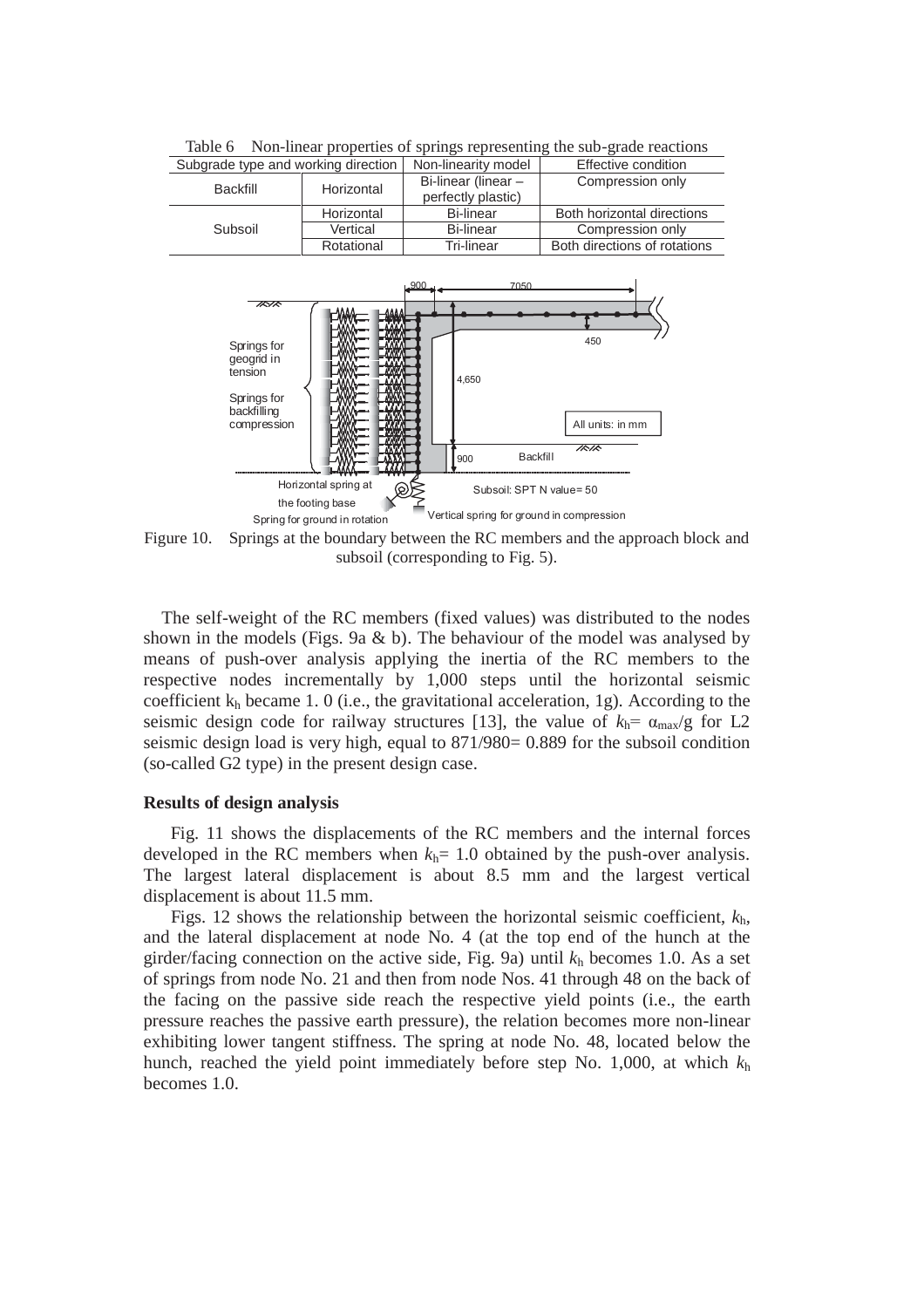

Figure 11. Displacements of the RC members; and b) internal forces for a 3 m-width in the RC members when  $k_h$ = 1.0 by the push-over analysis

Figs. 13a & b show the relationships between the bending moment (for a width of 3 m) and the rotational displacement at the center of the base of the footing of the facing on the active side (Fig. 9a) and the passive side (Fig. 9b) until  $k<sub>h</sub>$ becomes 1.0. It is assumed that the properties of the rotational spring do not change after the toe of the footing base starts separating from the subsoil. This moment is denoted M1 in these figures. It may be seen that the state M1 is reached before *k*<sup>h</sup> becomes 1.0. Yet, the allowable limit at which the whole of the footing base has separated from the subsoil is not reached.

The reacting vertical contact forces for a width of  $3 \text{ m}$ ,  $V_{d}$ , at the footing base of the footings on the active and passive sides when *k*h becomes 1.0 were both substantially lower than the respective bearing capacities,  $R_{\text{vd}}$ , as follows:

> Active side:  $V_d$  = 958.0 kN  $\le R_{vd}$  = 2136.6 kN Passive side:  $V_d$ =1186.0 kN  $\le R_{vd}$  = 2356.4 kN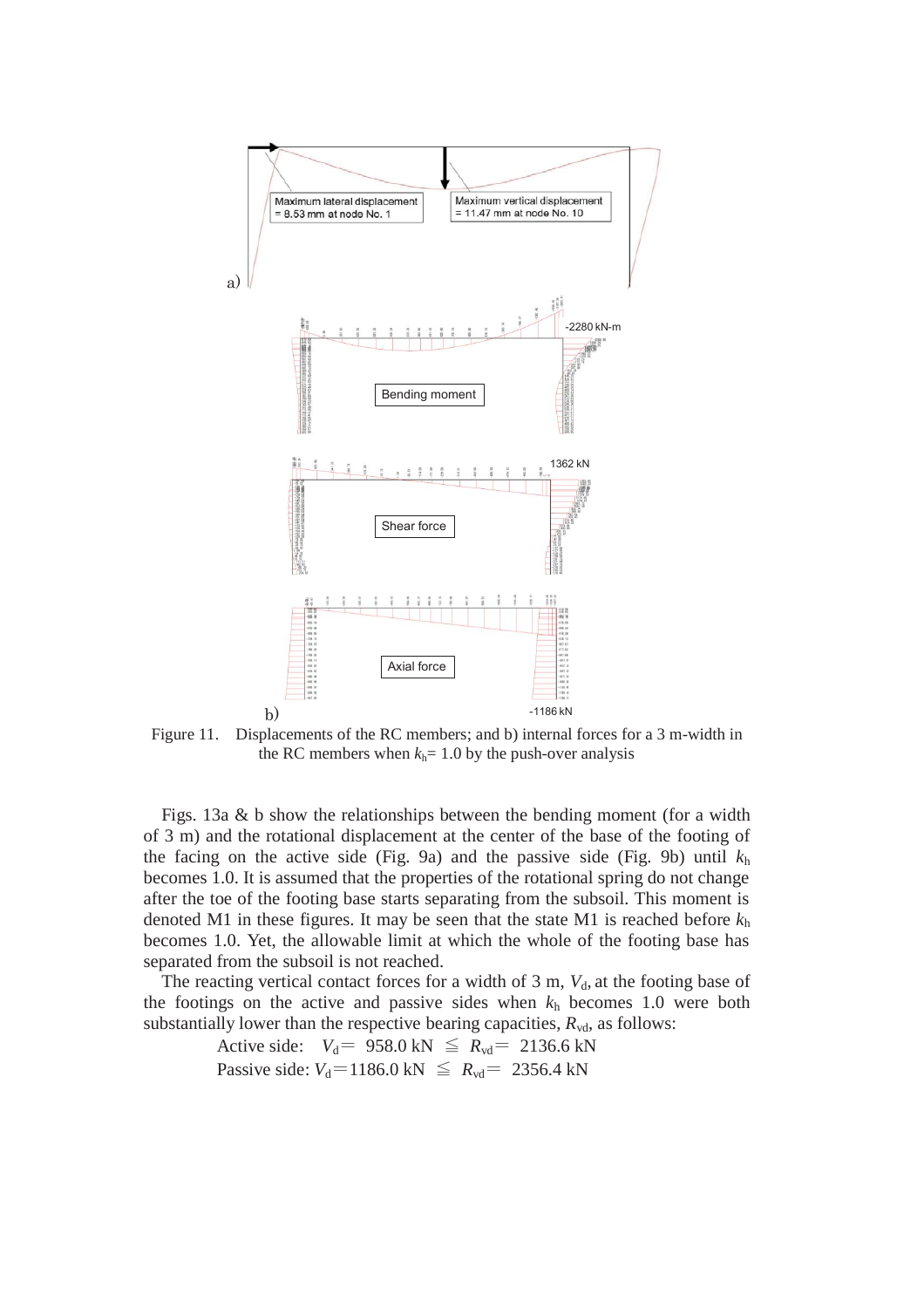

Figure 12. Horizontal seismic coefficient – lateral displacement at node No. 4 (at the hunch at the girder/facing connection on the passive side, Fig. 9a).



Figure 13. Bending moment – rotational displacement relation at the base of the footing of the facing on: a) the active side (Fig. 9a); and b) n the passive side (Fig. 9b).

Figs  $14a - c$  show the relationships between the bending moment, *M*, for a width of 3 m and the curvature, φ, at three representative locations in the RC members. In each figure, the moment when the  $k<sub>h</sub>$  value reaches 1.0, which exceeds the specified L2 seismic load level (i.e.,  $k_h$ = 0.889), is indicated. It may be seen that, even by applying such a high level of seismic load, the large-scale yielding has not yet started. It was confirmed that it is also the case with all the other elements. These results indicate that it is quite feasible to design GRS integral bridges that can withstand such very high seismic load as L2 design seismic load at a cost that is substantially lower than conventional type bridges having a similar level of seismic stability.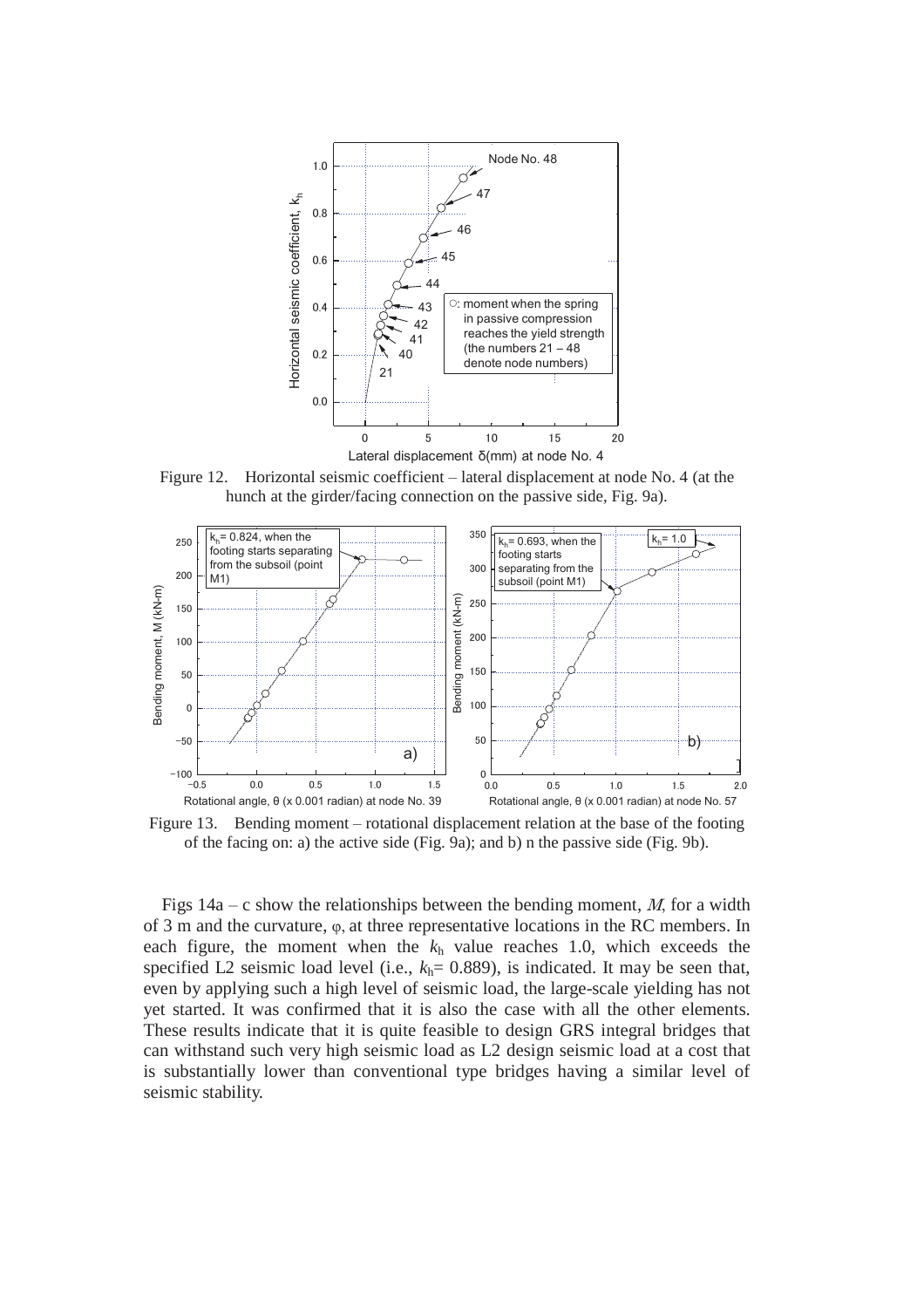

Figure 14. Bending moment – curvature relations at representative locations.

# **CONCLUDING REMARKS**

The basic concept and a working example of the seismic design of the GRS integral bridge was described in this paper. So far, one full-scale model and four prototypes were designed based this practical method.

The seismic design method described in this paper is consistent with the results of the loading tests of the full-scale model (Fig. 3), reported by Koda et al. [5], in that the GRS integral bridge analyzed and tested could withstand Level 2 design